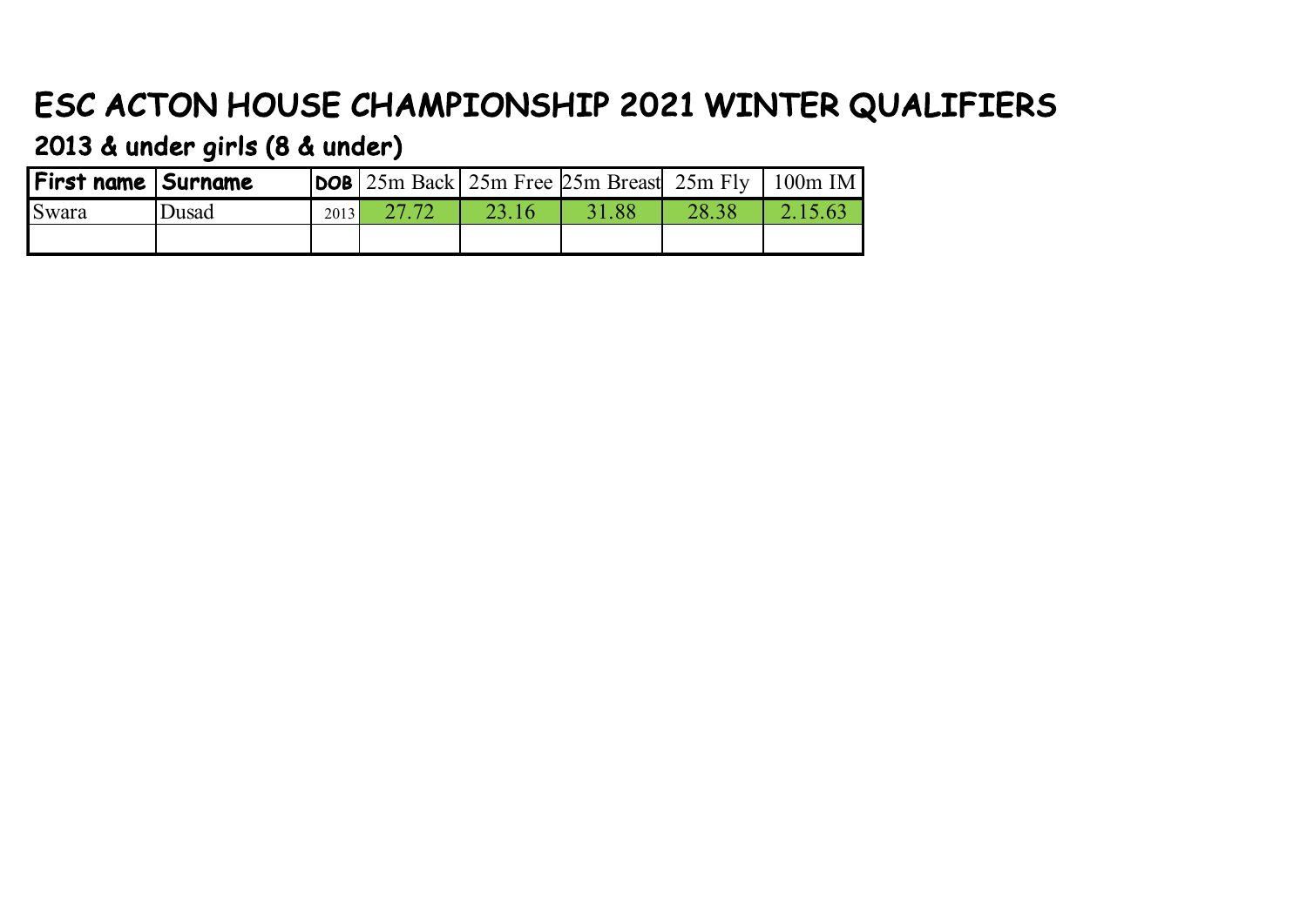| 2012 & 2011 girls (9/10 year olds) |  |  |  |  |  |
|------------------------------------|--|--|--|--|--|
|------------------------------------|--|--|--|--|--|

| First name   | Surname         | <b>DOB</b> | 50m Back | 50m Free | 50m Breast | $25m$ Fly  | 100m IM    |
|--------------|-----------------|------------|----------|----------|------------|------------|------------|
| <b>ALICE</b> | Norwell         | 2011       | 45.65    | 43.05    | 1.01.77    | 26.31      | 1.52.30    |
| Alyshia      | Pelembe Habib   | 2011       | 53.28    | 43.31    | 59.34      | 23.16      | 1.49.75    |
| Anya         | <b>Bhandari</b> | 2011       | 53.81    | 48.75    | 1.02.53    | 26.97      | 2.05.47    |
| Beatrice     | Jenkin          | 2012       | 1.02.94  | 58.56    | 1.14.75    | 35.16      | 2.31.41    |
| Christina    | Ivanova         | 2012       | 59.19    | 51.53    | 1.12.50    | 34.16      | 2.16.03    |
| Florence     | Carrington      | 2011       | 56.47    | 49.25    | 1.00.50    | 24.66      | 2.07.75    |
| Isabel       | Ruivo           | 2012       | 1.11.66  | 1.05.53  | 1.23.84    | 41.59      | 2.50.66    |
| Isla         | Thomas          | 2012       | 1.09.31  | 1.00.56  | 1.14.09    | 37.94      | 2.35.88    |
| Kalliroi     | Leaver          | 2011       | 57.16    | 55.44    | 1.15.66    | 32.19      | 2.36.69    |
| Nalini       | Wilde           | 2012       | 1.11.09  | 1.14.44  | 1.26.97    | <b>DNS</b> | <b>DNS</b> |
| Naomie       | Sodatonou       | 2011       | 1.13.94  | 1.10.01  | 1.11.30    | 37.40      | 2.48.10    |
| Nikolina     | Haban           | 2012       | 1.21.41  | 1.07.69  | 1.35.31    | 44.94      | 3.11.16    |
| Alice        | Wilson-Brown    | 2012       |          |          |            |            |            |
| Annabelle    | Olbrys          | 2011       |          |          |            |            |            |
| Jessica      | Lynch           | 2012       |          |          |            |            |            |
|              |                 |            |          |          |            |            |            |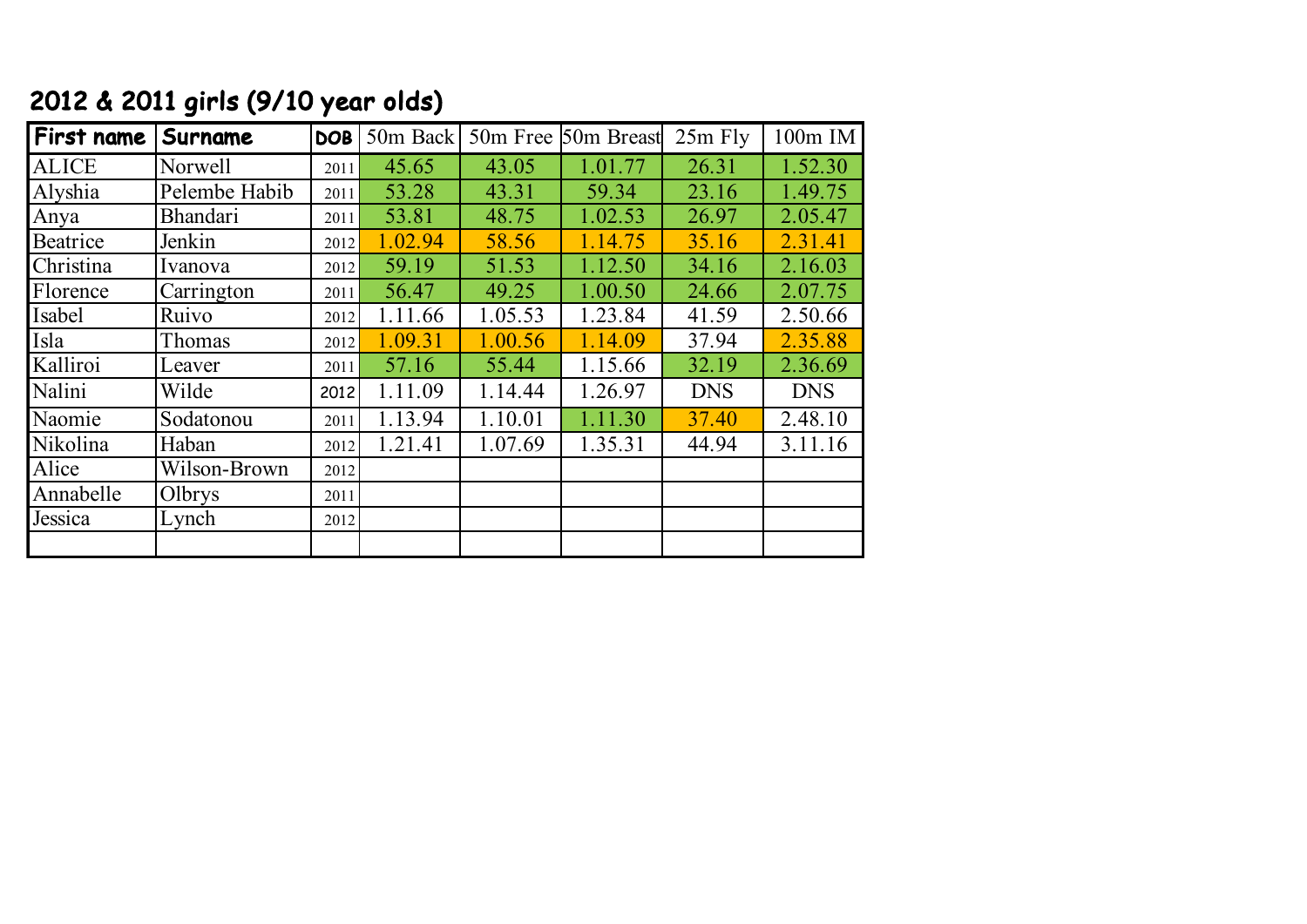## 2010 & 2009 Girls (11 - 12 year old)

| First name | Surname       | <b>DOB</b> |         |       | 50m Back 50m Free 50m Breast | 50m Fly | 100m IM              |
|------------|---------------|------------|---------|-------|------------------------------|---------|----------------------|
| Alexandra  | Pereira       | 2010       | 54.97   | 43.03 | 1.05.41                      | 1.02.44 | 2.04.53              |
| Amelia     | Mason         | 2009       | 53.66   | 42.89 | 1.04.09                      | 57.66   | 2.03.00              |
| Aneesha    | Gupta         | 2010       | 59.88   | 56.50 | 1.18.28                      | 1.21.63 | 2.34.59              |
| Anjali     | Sharma        | 2009       | 56.08   | 45.38 | 55.37                        | 1.02.82 | 1.57.93              |
| Anoushka   | Hirachand     | 2009       | 45.41   | 39.97 | 50.49                        | 52.59   | 1.43.34              |
| Anushka    | Sharma        | 2010       | 1.03.81 | 56.72 | 1.06.63                      | 1.07.91 | 2.17.18              |
| Charlotte  | Mills         | 2009       | 39.94   | 34.99 | 50.09                        | 46.72   | 1.37.14              |
| Chloe      | Winter        | 2010       | 52.67   | 45.68 | 1.05.34                      | 1.02.20 | 1.55.06              |
| Csenge     | Gaspar        | 2009       | 47.47   | 44.53 | 51.19                        | 46.23   | 1.42.44              |
| Ebe        | Romim         | 2010       | 42.54   | 38.00 | 53.58                        | 45.42   | 1.38.81              |
| Edie       | Howell-Jones  | 2009       | 42.50   | 37.56 | 52.56                        | 44.52   | 1.45.92              |
| Eloise     | Durn          | 2010       | 47.72   | 42.69 | 1.04.81                      | 1.06.44 | 1.55.88              |
| Emilia     | Rodgers       | 2009       | 40.13   | 34.56 | 47.58                        | 43.67   | 1.31.31              |
| Eva        | Stadtmiller   | 2010       | 52.59   | 51.53 | 1.04.53                      | 1.10.94 | 2.16.41              |
| Greta      | Perkins       | 2009       | 49.34   | 43.97 | 54.38                        | 54.38   | 1.48.06              |
| Gwen       | Kynaston      | 2009       | 49.94   | 44.97 | 57.75                        | 56.28   | 1.58.06              |
| Hannah     | Havranek      | 2010       | 54.81   | 47.97 | 1.12.88                      | 1.07.56 | 2.10.34              |
| Kailah     | Pickston      | 2009       | 1.00.63 | 51.41 | 1.02.59                      | 1.09.31 | 2.12.72              |
| Laura      | Grabowska     | 2009       | 48.28   | 44.97 | 53.75                        | 54.69   | 1.54.91              |
| Layla      | Chmielowska   | 2010       | 54.31   | 50.09 | 58.56                        | 1.04.11 | 2.04.14              |
| Liliana    | Chmielowska   | 2009       | 48.34   | 45.38 | 58.75                        | 1.06.09 | 1.54.70              |
| Luka       | Solanki       | 2010       | 50.97   | 45.84 | 1.07.44                      | 1.08.50 | 2.07.06              |
| Lulu       | She           | 2009       | 50.53   | 44.41 | 1.01.78                      | 56.25   | $\overline{1.56.44}$ |
| Maria      | Rycak         | 2009       | 51.28   | 45.66 | 55.94                        | 1.12.09 | 2.05.81              |
| Maya       | <b>Bielak</b> | 2010       | 52.19   | 50.66 | 1.11.41                      | 1.10.72 | 2.10.00              |
| Mia        | Rasmussen     | 2009       | 49.75   | 40.50 | 52.78                        | 59.16   | 1.54.44              |
| Nancy      | Williams      | 2009       | 46.91   | 43.03 | 56.03                        | 56.09   | 1.49.59              |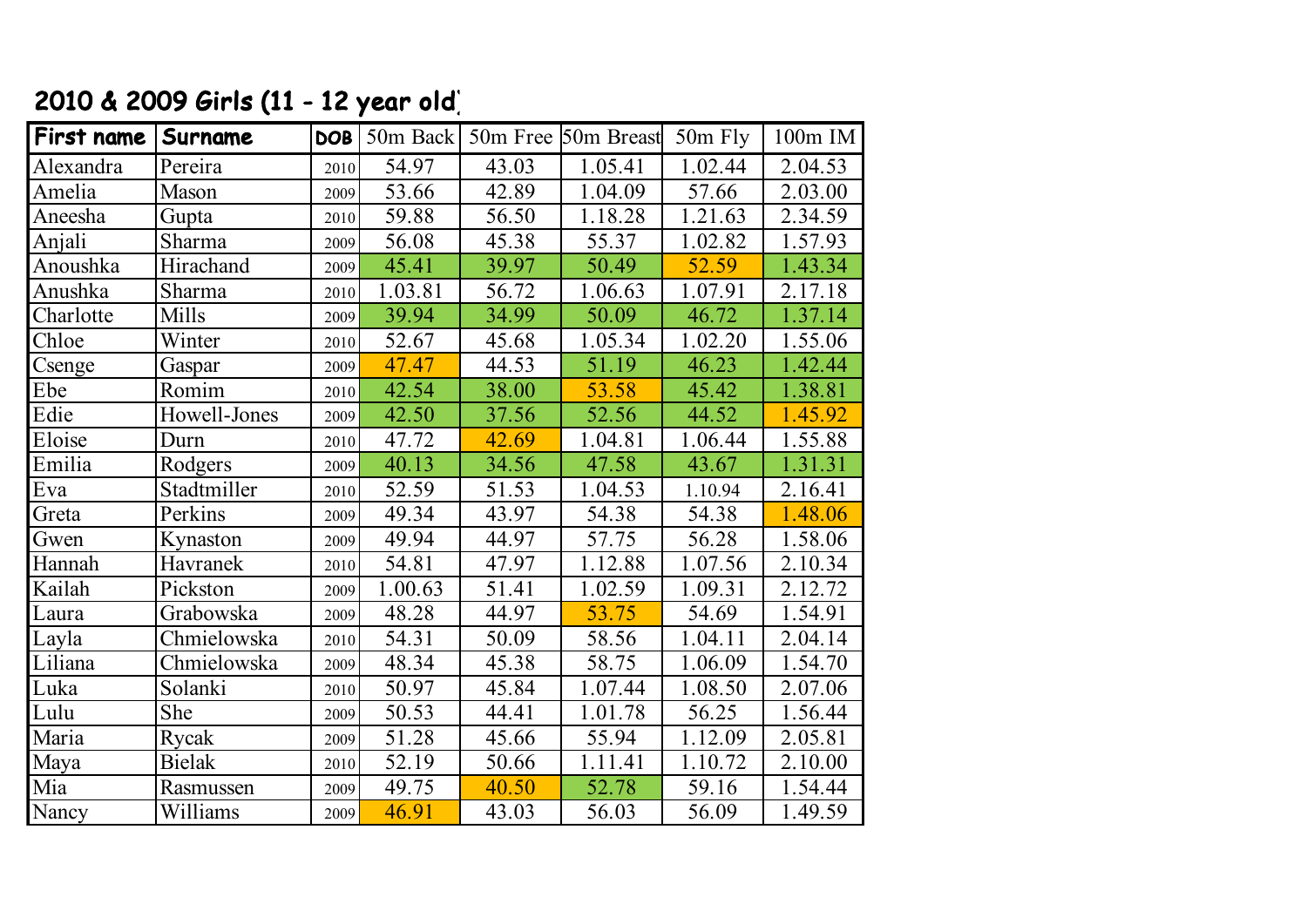| Nikol       | Ivanova               | 2009 | 58.44   | 52.88                | 57.44   | 1.11.88              | 2.11.97 |
|-------------|-----------------------|------|---------|----------------------|---------|----------------------|---------|
| Rita        | Yaacoub               | 2009 | 1.15.31 | $\overline{1.12.25}$ | 1.39.22 | 1.51.06              | 3.16.34 |
| Rosalie     | Luis                  | 2009 | 1.00.08 | 59.78                | 1.19.08 | 1.33.13              | 2.41.52 |
| Rosie       | James                 | 2010 | 49.78   | 44.38                | 56.81   | 1.01.22              | 1.55.13 |
| <b>Ruby</b> | Nelson                | 2010 | 53.97   | 46.53                | 59.94   | 1.04.19              | 2.03.75 |
| Saskia      | Ribbons               | 2009 | 44.07   | 37.88                | 54.47   | 47.78                | 1.40.19 |
| Simoni      | Spanoyannis-Sachpelis | 2010 | 55.10   | 58.22                | 1.06.41 | $\overline{1.20.44}$ | 2.25.75 |
| Sophia      | Liebig-Koltai         | 2010 | 51.66   | 44.44                | 1.01.13 | 51.75                | 1.55.44 |
| Stefani     | Zivagevic             | 2010 | 55.53   | 50.91                | 1.07.81 | 1.17.56              | 2.22.91 |
| Susanna     | Pollock               | 2009 | 55.38   | 56.90                | 1.21.35 | 1.21.64              | 2.32.22 |
| Talia       | Larkin                | 2009 | 1.01.47 | 1.00.03              | 1.21.84 | 1.23.19              | 2.32.66 |
| Tea         | Tomovic               | 2009 | 49.31   | 44.47                | 1.01.09 | 1.01.31              | 1.57.34 |
| Tijen       | Mercangoz             | 2010 | 50.92   | 47.07                | 55.66   | 55.06                | 1.54.59 |
| Aanya       | Chandak               | 2010 |         |                      |         |                      |         |
| Alice       | Ganne                 | 2009 |         |                      |         |                      |         |
| Alyssa      | Ilchenko              | 2010 |         |                      |         |                      |         |
| Elena       | Wilcox Castaneda      | 2010 |         |                      |         |                      |         |
| Elliama     | George                | 2009 |         |                      |         |                      |         |
| Emerence    | Heredia-Zhang         | 2010 |         |                      |         |                      |         |
| Emily       | Fairbairn             | 2009 |         |                      |         |                      |         |
| Iskra       | <b>PATEL</b>          | 2009 |         |                      |         |                      |         |
| Jessica     | Cranmer               | 2009 |         |                      |         |                      |         |
| Julia       | Albery                | 2010 |         |                      |         |                      |         |
| Kaeli       | McDermott             | 2010 |         |                      |         |                      |         |
| Nicole      | Herbert               | 2010 |         |                      |         |                      |         |
| Norah       | Elsayed               | 2010 |         |                      |         |                      |         |
| Paria       | Abadi                 | 2009 |         |                      |         |                      |         |
| Sara        | Markovic              | 2009 |         |                      |         |                      |         |
|             |                       |      |         |                      |         |                      |         |
|             |                       |      |         |                      |         |                      |         |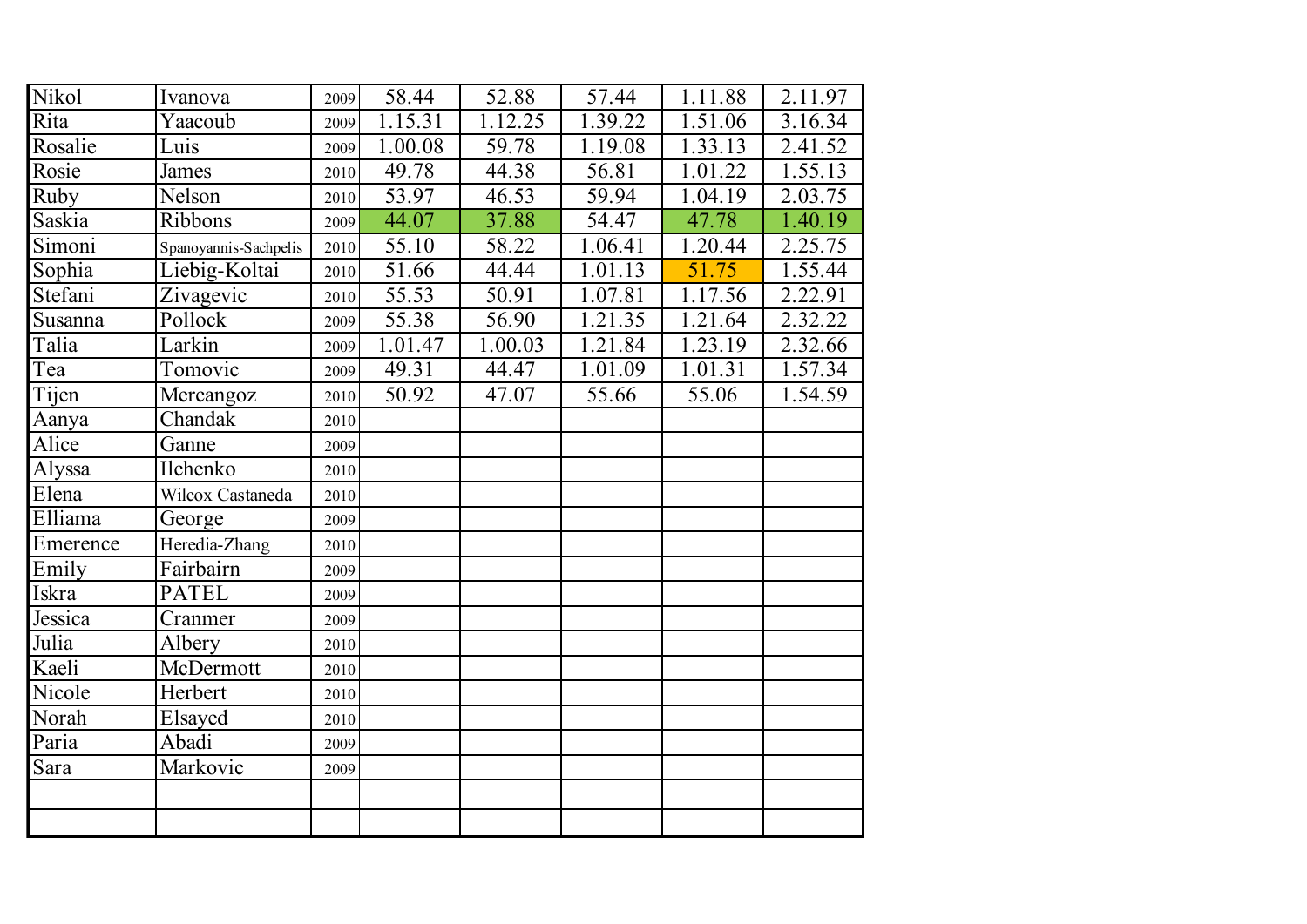| First name | Surname       | <b>DOB</b> | 100m Back            | 100m Free | 100m Breast | 100m Fly | 100m IM |
|------------|---------------|------------|----------------------|-----------|-------------|----------|---------|
| Alice      | Rasmussen     | 2007       | 1.35.47              | 1.27.53   | 1.52.53     | 1.56.88  | 1.37.34 |
| Asia       | Saggese       | 2008       | 2.10.97              | 1.56.88   | 2.13.41     | 2.08.03  | 2.01.97 |
| Bella      | Vaitha        | 2008       | 2.26.31              | 2.16.53   | 2.21.41     | 2.33.84  | 2.18.44 |
| Bionda     | Bolganschi    | 2007       | 1.43.41              | 1.30.41   | 1.52.34     | 2.00.91  | 1.43.69 |
| Claudia    | Sobti         | 2008       | 1.35.75              | 1.36.84   | 1.52.28     | 1.50.88  | 1.44.34 |
| Eden       | <b>Myers</b>  | 2007       | 1.49.03              | 1.42.63   | 1.55.15     | 2.05.38  | 1.50.08 |
| Elizabeth  | Woolliscroft  | 2008       | 1.45.91              | 1.34.25   | 1.55.09     | 2.02.63  | 1.48.88 |
| Emma       | Wiseman       | 2008       | 1.35.41              | 1.27.32   | 1.50.84     | 1.59.02  | 1.39.68 |
| Georgia    | Marshallsay   | 2007       | 1.27.36              | 1.16.16   | 1.44.71     | 1.32.91  | 1.31.37 |
| Iman       | Van der Graaf | 2008       | 1.42.18              | 1.32.55   | 1.59.74     | 2.13.77  | 1.49.23 |
| Imogen     | Townsend      | 2008       | 2.04.97              | 1.54.31   | 2.18.03     | 2.22.31  | 2.07.50 |
| Janhavi    | Patil         | 2007       | 2.11.03              | 1.44.84   | 2.07.02     | 2.15.44  | 2.06.00 |
| Juliette   | <b>Brooks</b> | 2008       | 1.51.53              | 1.45.47   | 1.48.46     | 2.04.72  | 1.49.03 |
| Lily       | Pritchard     | 2007       | 1.25.89              | 1.16.12   | <b>DNS</b>  | 1.50.23  | 1.34.21 |
| Lucy       | Thomson       | 2008       | 2.02.10              | 1.57.21   | 2.03.23     | 2.41.56  | 2.07.67 |
| Madeleine  | Elliott       | 2007       | 1.36.25              | 1.28.94   | 1.50.94     | 1.51.22  | 1.40.97 |
| Maya       | Murfin        | 2008       | 1.27.28              | 1.21.82   | 1.51.50     | 1.47.11  | 1.35.96 |
| Mia        | Freudenberg   | 2007       | 1.48.97              | 1.38.34   | 1.57.31     | 2.00.13  | 1.44.22 |
| Myriam     | <b>GRANT</b>  | 2007       | 1.34.97              | .29.12    | 1.59.47     | 1.58.38  | 1.42.19 |
| Oliwia     | Kmiec         | 2008       | 1.49.75              | 1.43.81   | 2.02.19     | 2.10.34  | 1.48.81 |
| Pauline    | Morvan        | 2008       | $\overline{1.39.78}$ | 1.32.81   | 1.51.69     | 2.04.72  | 1.40.75 |
| Primrose   | <b>BOOTH</b>  | 2007       | 1.30.97              | 1.19.84   | 1.40.03     | 1.40.25  | 1.30.11 |
| Serena     | Elliott       | 2008       | 1.39.00              | 1.32.64   | 1.50.83     | 1.48.80  | 1.41.44 |
| Shriya     | Patel         | 2008       | 1.52.67              | 1.38.57   | 2.03.78     | 2.21.89  | 1.54.78 |
| Sophie     | Woodhouse     | 2008       | 1.54.84              | 1.46.82   | 2.00.21     | 2.07.34  | 1.52.80 |
| Zofia      | Boczkaja      | 2008       | 1.43.78              | 1.36.99   | 1.42.19     | 1.50.65  | 1.43.86 |
| Anika      | Shet          | 2008       |                      |           |             |          |         |

## 2008 & 2007 Girls (13 - 14 year olds)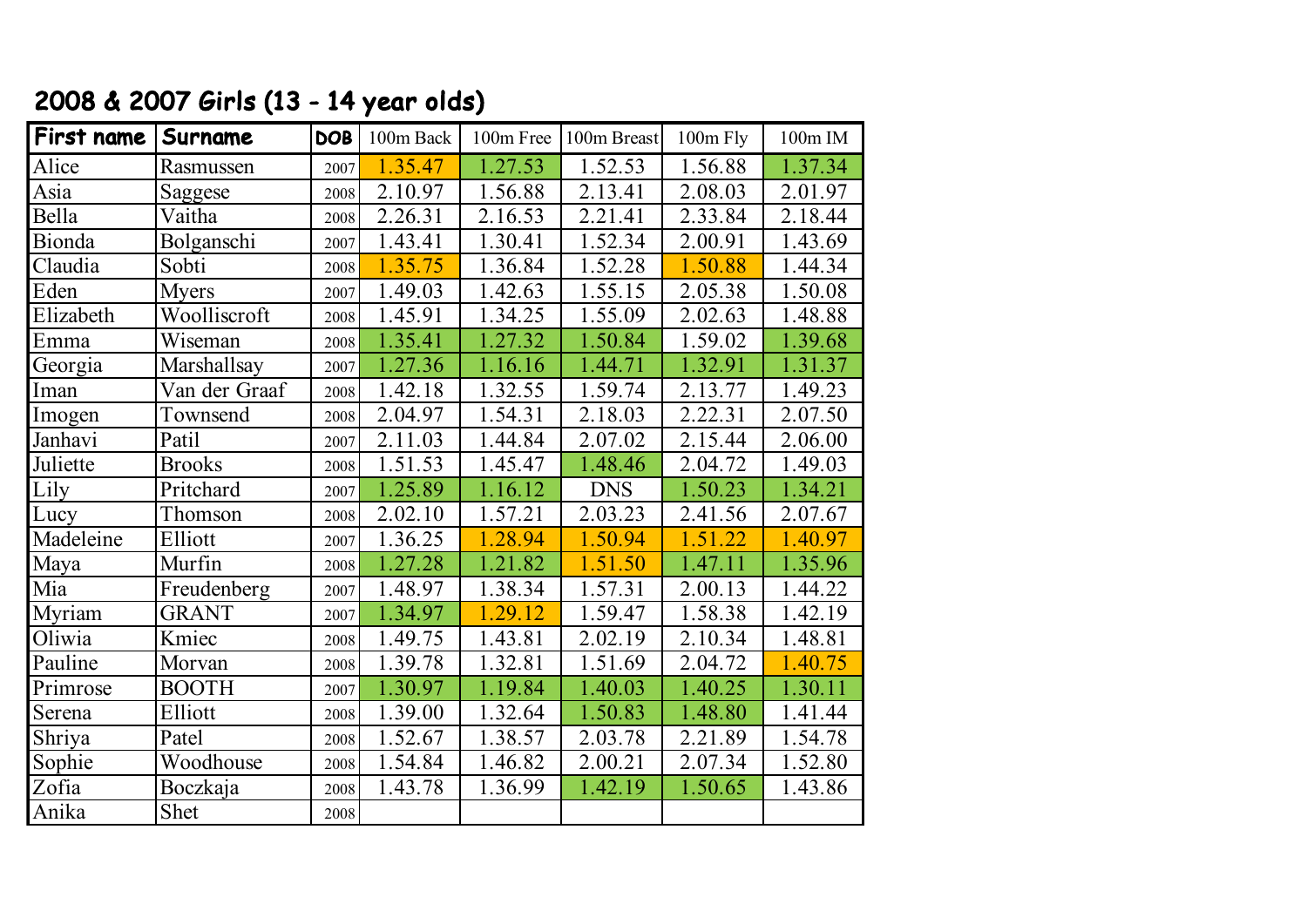| Carolina    | Garcia-Peguinho     | 2007 |  |  |  |
|-------------|---------------------|------|--|--|--|
| Ciara       | Keating             | 2007 |  |  |  |
| Claudia     | Paolucci            | 2008 |  |  |  |
| Constanze   | Lace                | 2007 |  |  |  |
| Daniella    | Nortje              | 2007 |  |  |  |
| Eleanor     | Squire              | 2007 |  |  |  |
| Ellena      | Taages              | 2007 |  |  |  |
| Emilie-Rose | Heredia-Zhang       | 2008 |  |  |  |
| Eve         | Hamill              | 2008 |  |  |  |
| Grace       | Kelly               | 2008 |  |  |  |
| Isabella    | McGillveray         | 2008 |  |  |  |
| Jennah      | Hamad               | 2008 |  |  |  |
| Milly       | Saber               | 2007 |  |  |  |
| Natalia     | Chomiczewska        | 2007 |  |  |  |
| Niamh       | Ferns               | 2007 |  |  |  |
| Nova        | <b>Gales Dobson</b> | 2007 |  |  |  |
| Saffron     | Sohi                | 2008 |  |  |  |
| Sophie      | Ganne               | 2007 |  |  |  |
|             |                     |      |  |  |  |
|             |                     |      |  |  |  |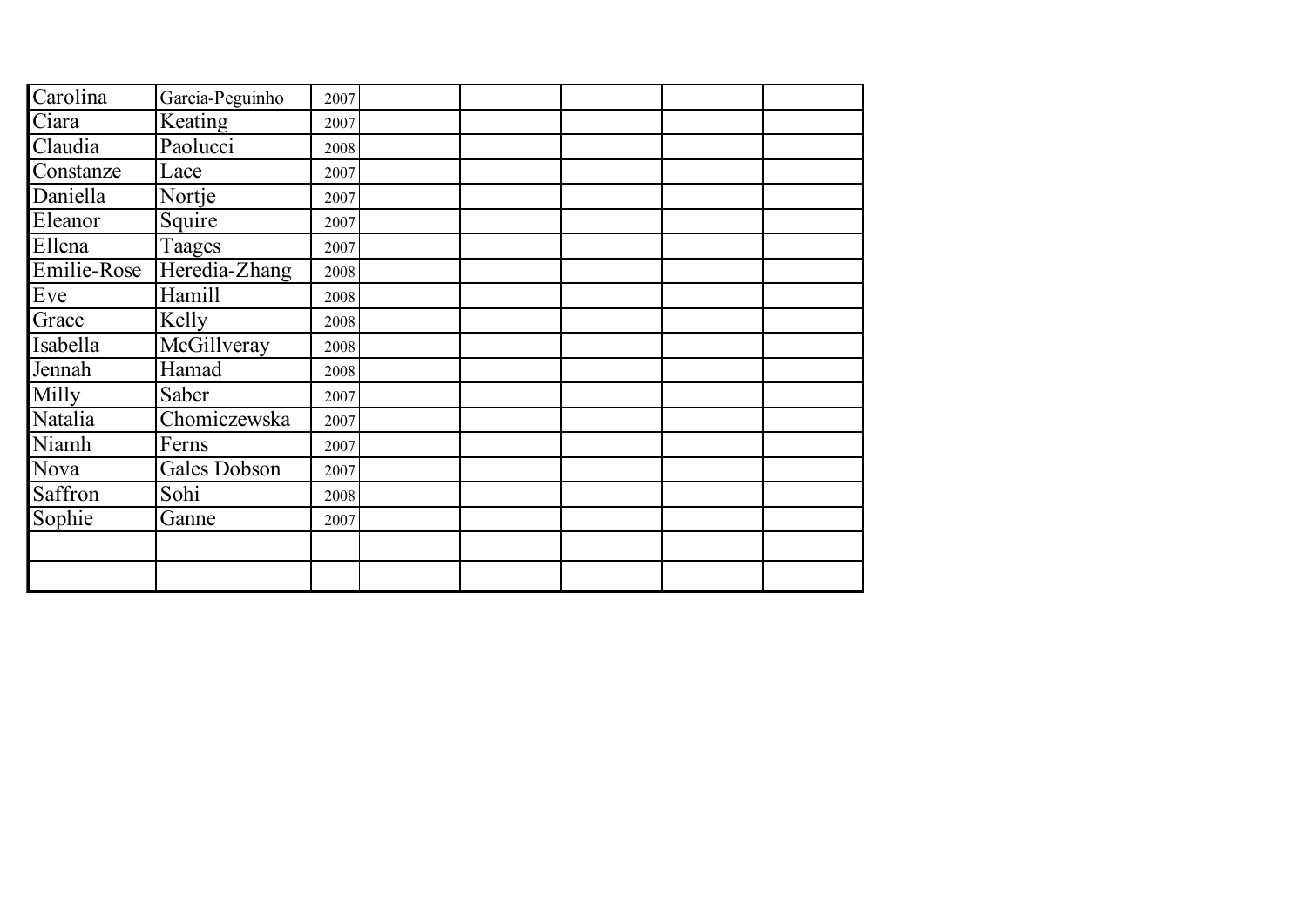## 2006 & over Girls (15 & over year o

| First name    | Surname            | DOB  | 100m Back  |         | 100m Free 100m Breast | 100m Fly   | 100m IM    |
|---------------|--------------------|------|------------|---------|-----------------------|------------|------------|
| Adriana       | Krickic            | 2005 | 1.28.05    | 1.18.84 | 1.37.97               | 1.29.44    | 1.28.56    |
| Amaia         | Wiseman            | 2006 | 1.50.90    | 1.39.61 | 1.56.64               | 2.13.23    | 1.53.82    |
| Caroline      | Hrycek-Robinson    | 2005 | 1.36.16    | 1.35.13 | 1.50.69               | 2.00.28    | 1.44.44    |
| Eleanor       | Kottler            | 2006 | 1.28.72    | 1.25.26 | 1.43.88               | 1.41.69    | 1.30.31    |
| Eva           | Kynaston           | 2004 | 1.38.83    | 1.27.88 | 2.12.44               | 1.52.03    | 1.45.22    |
| Flora         | Pollock            | 2006 | 1.34.25    | 1.19.22 | 1.48.03               | 1.43.03    | 1.35.88    |
| Hanna         | <b>FACKNEY</b>     | 2005 | 1.3666     | 1.30.09 | 1.54.75               | 1.49.88    | 1.36.25    |
| Isabella      | Warrillow          | 2005 | 1.39.34    | 1.31.45 | 1.53.88               | 1.50.23    | 1.43.84    |
| Isaure        | Koo                | 2006 | 1.34.88    | 1.22.59 | 1.45.97               | 1.43.75    | 1.33.09    |
| Josie         | Booker             | 2005 | 1.28.06    | 1.21.22 | 1.47.13               | 1.55.34    | 1.34.34    |
| Lily          | Spencer-Hotton     | 2006 | 1.34.16    | 1.24.66 | 1.46.19               | 1.55.81    | 1.36.41    |
| Luna          | <b>MEHMEDBASIC</b> | 2006 | 1.40.47    | 1.30.81 | 1.51.69               | 2.01.53    | 1.44.69    |
| Lynette       | <b>EGELIE</b>      | 2006 | <b>DNS</b> | 1.24.73 | <b>DNS</b>            | 1.37.90    | 1.32.63    |
| Maya          | Nelson             | 2005 | 1.37.63    | 1.33.97 | 1.55.44               | 2.02.72    | 1.48.38    |
| Mia           | Mutadich           | 2004 | 1.24.38    | 1.16.34 | 1.37.75               | 1.32.75    | 1.23.69    |
| Millie        | Booth              | 2004 | 1.34.53    | 1.21.63 | 2.05.41               | 1.39.22    | 1.33.66    |
| Milly         | <b>MCDONAGH</b>    | 2005 | 1.38.69    | 1.22.13 | 1.36.78               | 1.43.97    | 1.35.09    |
| Molly         | <b>Bryce</b>       | 2005 | 1.38.94    | 1.26.10 | 1.43.28               | 1.35.44    | 1.30.44    |
| <b>NICOLA</b> | Beben              | 2003 | <b>DNS</b> | 1.27.38 | 1.48.28               | <b>DNS</b> | <b>DNS</b> |
| Nicole        | Boczkaja           | 2006 | 1.57.81    | 1.47.22 | 1.56.16               | 2.14.66    | 1.59.25    |
| Olivia        | Coultas - Pitman   | 2005 | 1.32.25    | 1.26.13 | 1.45.63               | 1.44.88    | 1.55.34    |
| Sayali        | Dhavale            | 2006 | 2.15.16    | 1.45.59 | 2.06.91               | 2.29.53    | 2.06.66    |
| Sofia         | <b>STRELTSOVA</b>  | 2003 | 1.38.22    | 1.12.72 | 1.30.53               | 1.27.84    | 1.29.13    |
| Tamzin        | Gaspar             | 2006 | 1.34.69    | 1.28.69 | 1.48.16               | 1.46.38    | 1.41.31    |
| Alisha        | <b>OSSMAN</b>      | 2004 |            |         |                       |            |            |
| Anna          | Druc               | 2006 |            |         |                       |            |            |
| Catherine     | Gallagher          | 2006 |            |         |                       |            |            |